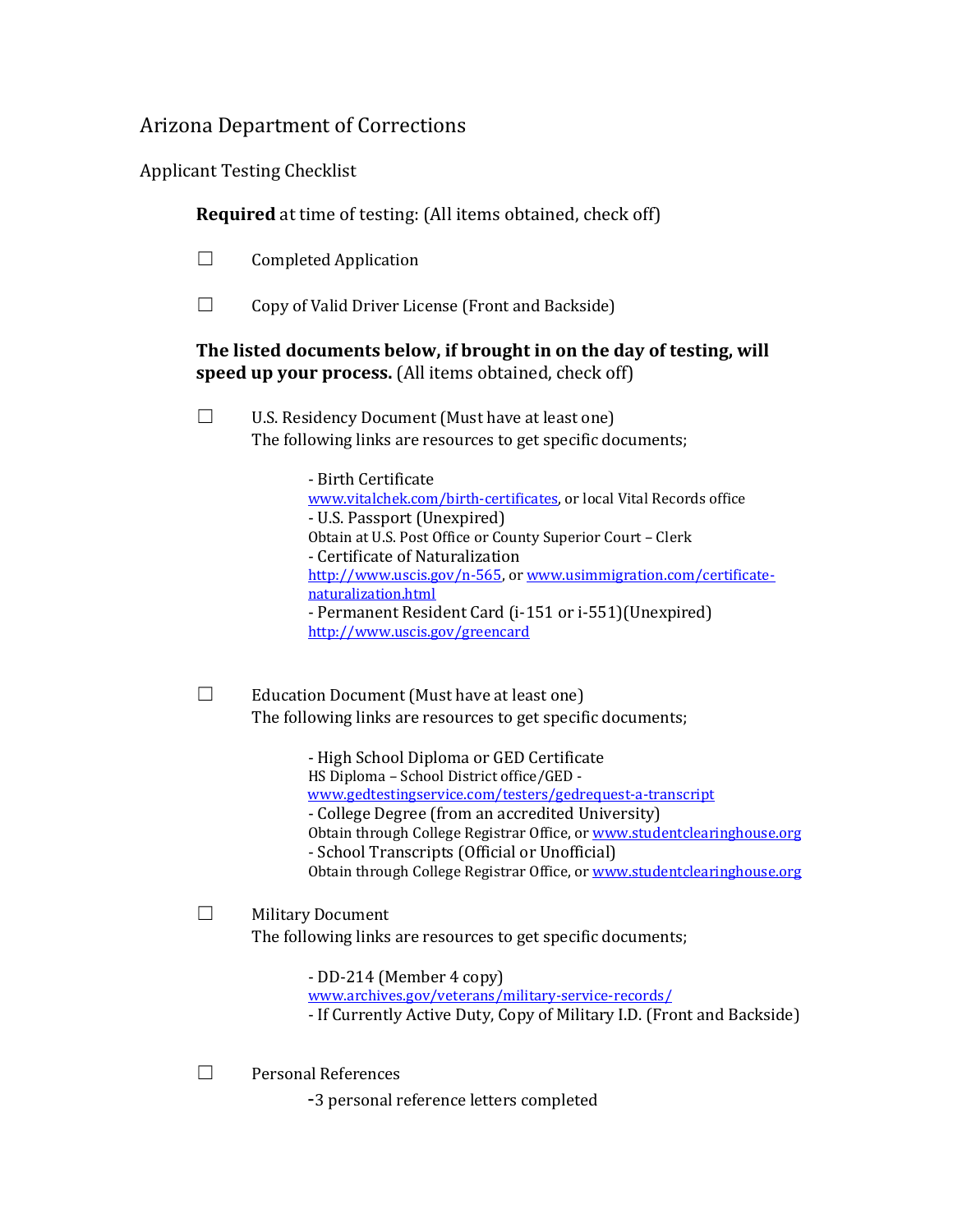**-**Forms are attached

## Physical Fitness Testing –

Requirements to conduct testing: (Use items as guidelines)

- ☐ Wear comfortable clothing, i.e., sweats, t-shirt. Clothing should be conservative in nature and not revealing, i.e. no tank tops, short shorts.
- $\Box$  Do not wear any clothing colored international orange or any shade of orange that might be mistaken for inmate orange clothing.
- $\Box$  Wear good athletic shoes to avoid injury.
- $\Box$  Bring a picture ID. You will not be allowed to test without showing a picture ID.
- $\Box$  Ensure you are hydrated. You should bring water with you to the test.
- $\Box$  If you have asthma and use a rescue inhaler please bring it with you to the test.
- $\Box$  Please do not bring any kind of weapons, ammunition, knives, Leatherman's, etc. with you. If you bring a cellular phone please leave it secured in your vehicle.
- ☐ You will not be allowed to use an MP3 player, IPOD, etc., while you are running.

Psychological Testing – Self-paced Exam (Avg. Time = 3 to 5 hours) Requirements to conduct testing: (All items obtained, check off)

- ☐ Valid Drivers License
- $\Box$  You may bring lunch and a drink. Please adhere to the following instructions, if you do not follow these instructions you **WILL NOT** be able to bring your lunch to testing with you-
- 1- Food items may not require cooking.

2- All food must be in the original packaging or be wrapped in clear plastic or clear plastic containers.

3- Drinks may be in individual serving size plastic bottles.

4-Be carried by the owner through the metal detector.

5- Food/Drink that is packaged in foil or other packaging containing metal, shall be removed from the original packaging and placed in a clear plastic